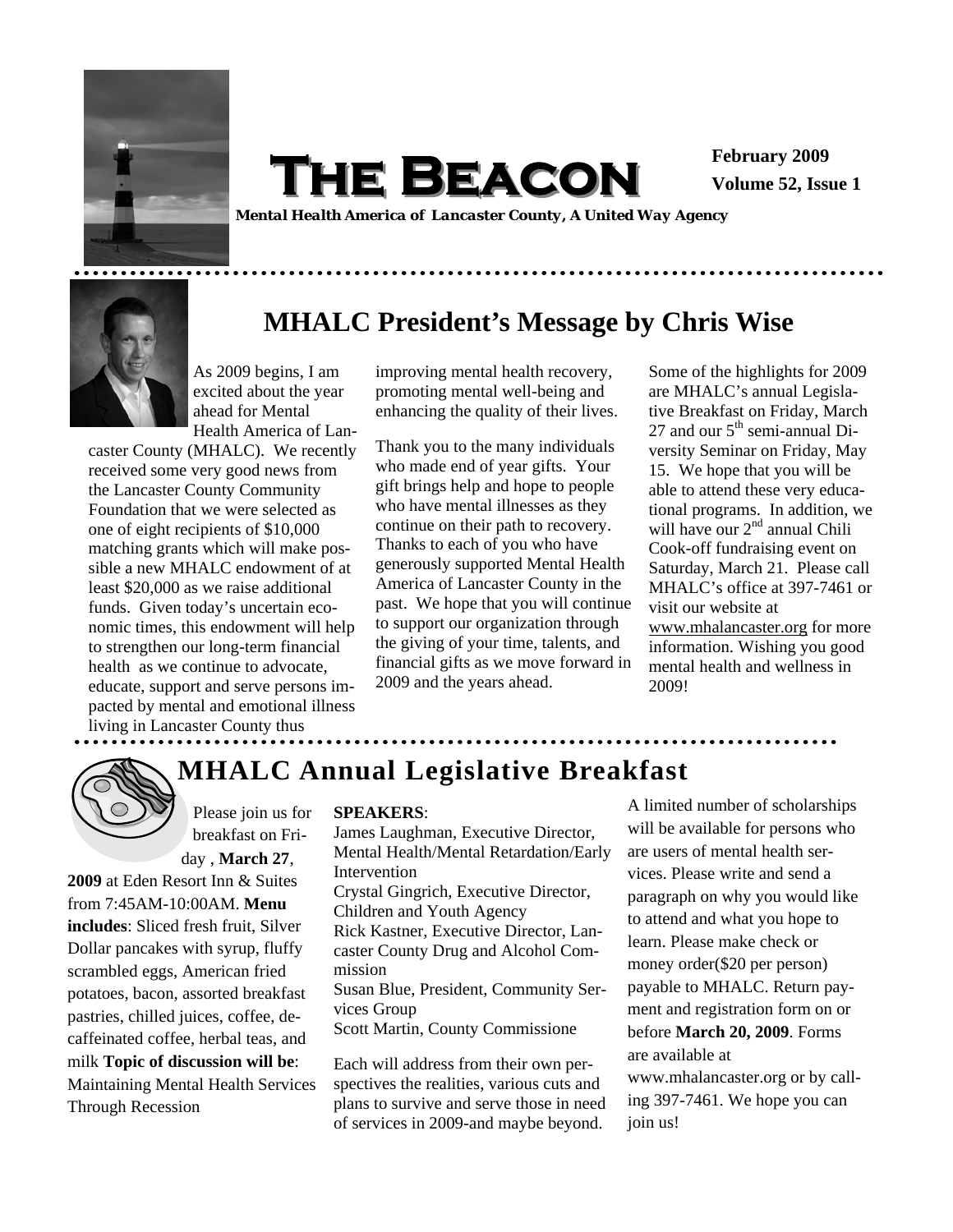# **Eight nonprofit organizations receive help to bolster their financial future**

#### FOR IMMEDIATE RELEASE – (January 13, 2009) Eight nonprofit organizations have received funding from the Lancaster County Community Foundation to help bolster their financial future. Through an Endowment Matching Program, \$80,000 – up to \$10,000 for each organization – in matching funds were awarded to en-

strategies. "Endowments can play a vital role in the long-term sustainability of nonprofits. Many organizations are considering endowments as a part of their long-term strategies.

courage nonprofits to consider endowments as a part of their long-term

Even given the economic challenges faced by organizations today, long-term financial planning through endowment building remains a priority," said Sam Bressi, President & CEO of the Community Foundation.

The Council on Drug & Alcohol Abuse, **Mental Health America,** Lancaster Museum of Art, Lititz Recreation Center, North Museum of Natural History, Tabor Community Services, the Fulton and the YWCA will each receive the matching funds to establish new endowments. The endowments will provide a permanent and reliable source of income that can be used at the discretion of each organization. The permanent pool of funds will grow over time through additional donations and investments.

#### **About the Lancaster County**

#### **Community Foundation**

Established in 1924, the Community Foundation works with donors, nonprofit organizations, and community leaders to Create Extraordinary Community. We are a nonprofit organization that works to make a difference in targeted areas of the community and connects individuals and organizations to charitable causes they care about most. The Community Foundation is entrusted with millions of community assets, which are invested for the long-term benefit of Lancaster County.

\* *Press Release courtesy of Lancaster County Community Foundation* 

# **GIFTS THAT GIVE**

We would like to thank everyone for showing support of MHALC through "Gifts that Give: Lancaster's 1st Alternative Gift Fair." We received a letter from the committee involved in coordinating the event, which raised collectively \$30,000.00. MHALC received the following generous gifts: one hour of Alpha Club (Sold 9@ \$15 each), one person to attend a 3 hour anger management workshop (Sold 3 @ \$25), class sessions to educate 25 students on realities of living with a mental illness (sold 2@ \$50 each, \$100).



**GIFTSTHATGIVE** 



Attention MHALC Members! We thank everyone for responding with generous End of Year gifts totaling **\$5,638.00**. Your 2009 membership appeal will arrive in your mailboxes in the next couple of weeks and we thank you in advance for renewing.

 On behalf of MHALC Board and staff we apologize to the following members for having omitted their names from our 2007-2008 list of contributors in our Annual Beacon. Thank you for your continued generous support. *Gibbel, Kraybill, & Hess Melvin & Laura Hess*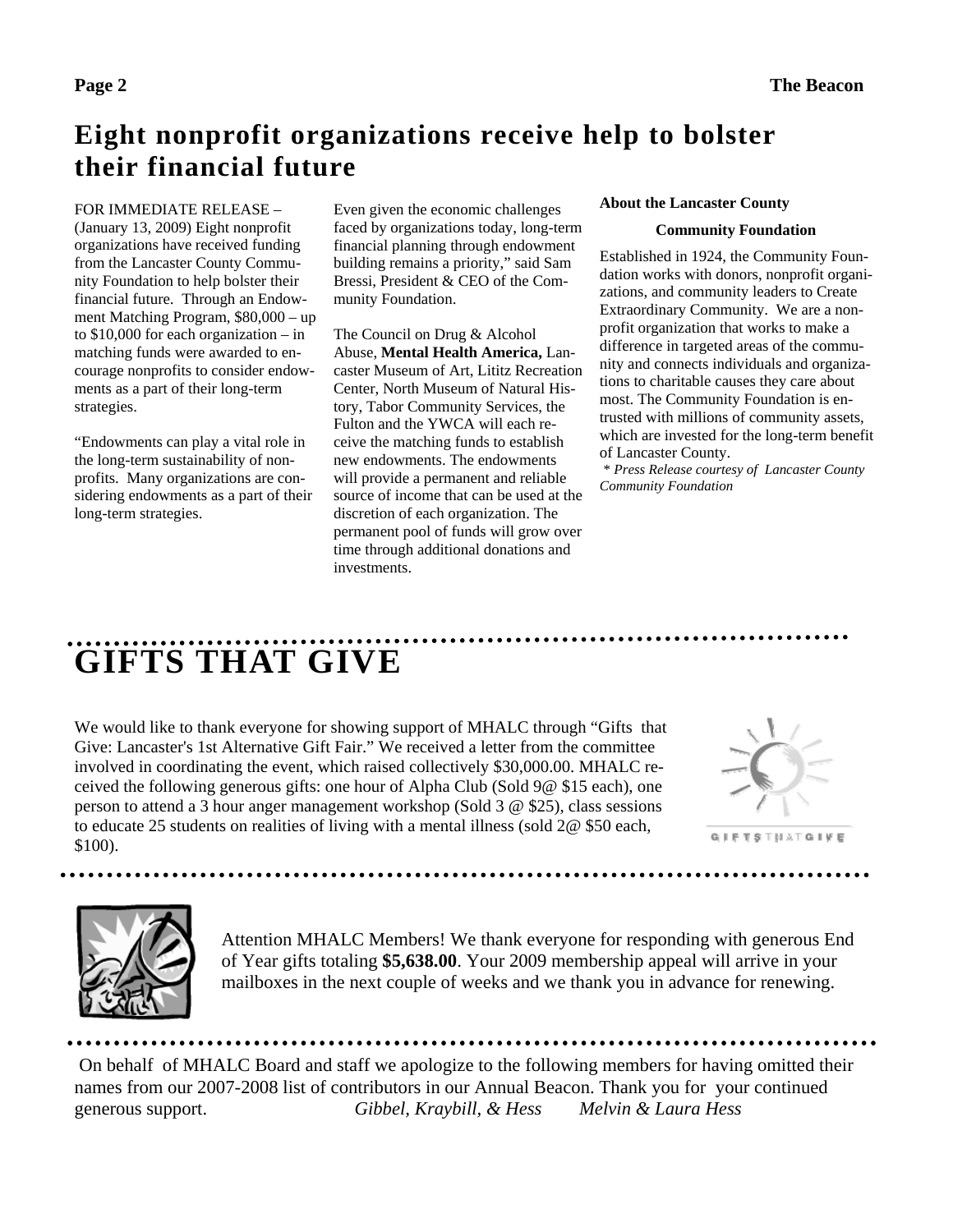### **Volume 52, Issue 1** Page 3

## **2008 Holiday Gift Project**

Christmas is a time spent by many of us with friends and family members. Preparing for the holiday season is a busy time baking, shopping, and attending holiday parties. There are persons living in Lancaster County who do not have closeness of family during this most celebrated time of the year.

 Thanks to the combined generous contributions of **\$3,798.79** from members and civic organizations, **400**  mental health consumers from the community and Wernersville State Hospital, Special Offenders Services and Community Treatment Team received a specific gift they requested. Their gifts included such things as flannel shirts, sweaters, pants, DVD's, books, and perfume/ cologne.

 In addition to individual gifts, we were able to make contributions to local acute care mental health units at Lancaster Regional Medical Center and Ephrata Community Hospital. Columbia , Ephrata, & Lancaster Alpha Clubs as well as MHALC support groups enjoyed a Holiday meal and gathering. We also say Thank you to the Santas and Elf pictured for volunteering their time. We would like to thank the following **groups** for contributing to the success of the Holiday Gift Project.

**Michele Hartman-2008 Holiday Gift Project Coordinator Bethany Presbyterian Church Columbia Alpha Gifts– Jean Fellenbaum &Gerry Curtis Hershey Paper Company Highland Presbyterian Church Lancaster Alpha Club– Lititz Women of Today & East Petersburg Women's Club Lancaster Friends Meeting & Karen Aldefer Kay Comly & Friends Newtown United Methodist Church Rossmere Mennonite Church Saint John Neumann Church & Knights of Columbus Saint Luke's Episcopal Church & Judy Funk Saint Mary's Church UGI Utilities** 

\*Individuals will be acknowledged in MHALC Annual Report



Columbia Alpha Club



Ephrata Alpha Club & Santa Claus



Lancaster Alpha Volunteers and Santa Claus



Thank You Meghan Sidelnick for 8 years of Lancaster Alpha Club Leadership!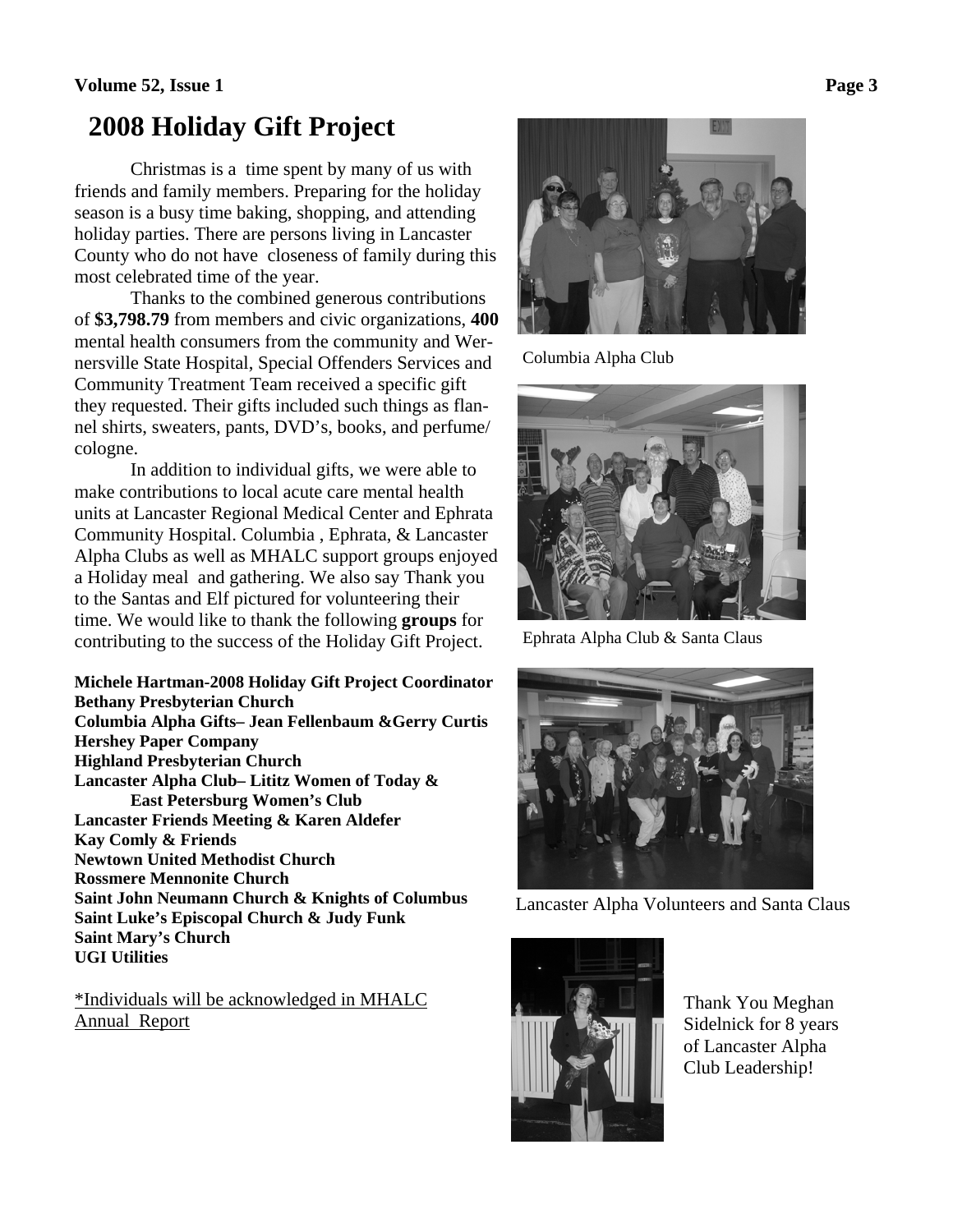# Misconceptions of Mental Illness by Juliana Armold, Peer Educator

I have been living with bipolar for many years. I grew up in a family

where mental illness exists. So often I hear people talk about the mania of bipolar, listing symptoms of extreme energy, inflated self importance feelings of grandiosity. Even the feelings of being able to fly. Although these are symptoms some people do experience, not everyone with bipolar experiences the

euphoric highs. For me and my family, mania manifests itself as agitation anger and rage. There wasn't a door in my home growing up that didn't have a fist mark on it. Spending sprees are often related, also medicating with drugs and alcohol. I have spoken with many people about bipolar that never knew their rage and irritability was part of mania.

I have a 12 year old relative who has been displaying symptoms of bipolar for quite a long time. She was diagnosed with ADHD years

ago. She was put on numerous medications for ADHD that had little to no



impact on her. She lives in a residential school, coming home some weekends. She comes from a difficult situation, so there are other factors involved. The mother has tried to explain to the doctor and therapist that bipolar runs in the family;

that the child's father also has bipolar. Their response was that they do not believe she is bipolar because she does not exhibit the signs of euphoria or the happy high. Her speech is often rapid, her focus is limited. She cannot follow the rigid routine of the school or the student home, where she stays. Her moods often swing, she may seem to be doing ok then suddenly becomes irritable, agitated and on the edge of a full blown rage. Not until she was removed from the home for a weekend, due to aggressive behavior, did someone finally call for a

family history. They were asked several times over the past year to call me. Dad's not in the picture and mom doesn't understand much about bipolar but felt they needed to know the father's family history. I find that so many people I work with know very little about the illness they are being treated for. Some don't even know what they are dealing with; just are told to take the medications given to them. I have been told by some providers that they are hesitant to tell people what their diagnosis is. I have been told by a professional that they worked with an individual who spoke of suicide. This person expressed concern that discussing it may give the person the idea to follow through or use it for attention seeking behavior. If a person isn't told they have diabetes, are given insulin and told to watch their diet, do you think they would be able to manage their illness correctly? Mental illness can be managed. However education is one of the keys for RECOVERY.

 **MHALC 2nd Chili Cook-off– Please Join Us!** 



 The event will be held on **March 21, 2009 11:00Am-3:00PM at Hempfield United Methodist Church., 3050 Marietta Ave, Lancaster PA, 17601** 

 The admission prices are \$7.00 for adults, children 4-10 years \$4.00, 3 years and under are free. You will be able sample the chili and vote for the "People's Choice" favorite. The judges will pick the winners in several categories such as Grand Champion, 5 Alarm Chili, Most Unique & President's. This Chili Cook-off will be a fun filled event for the whole family with Entertainment, Music by Stu Huggens Band, GREAT CHILI, and other food. For more information and/or to purchase tickets for the event please call MHALC office at 397-7461 or visit our website at www.mhalancaster.org.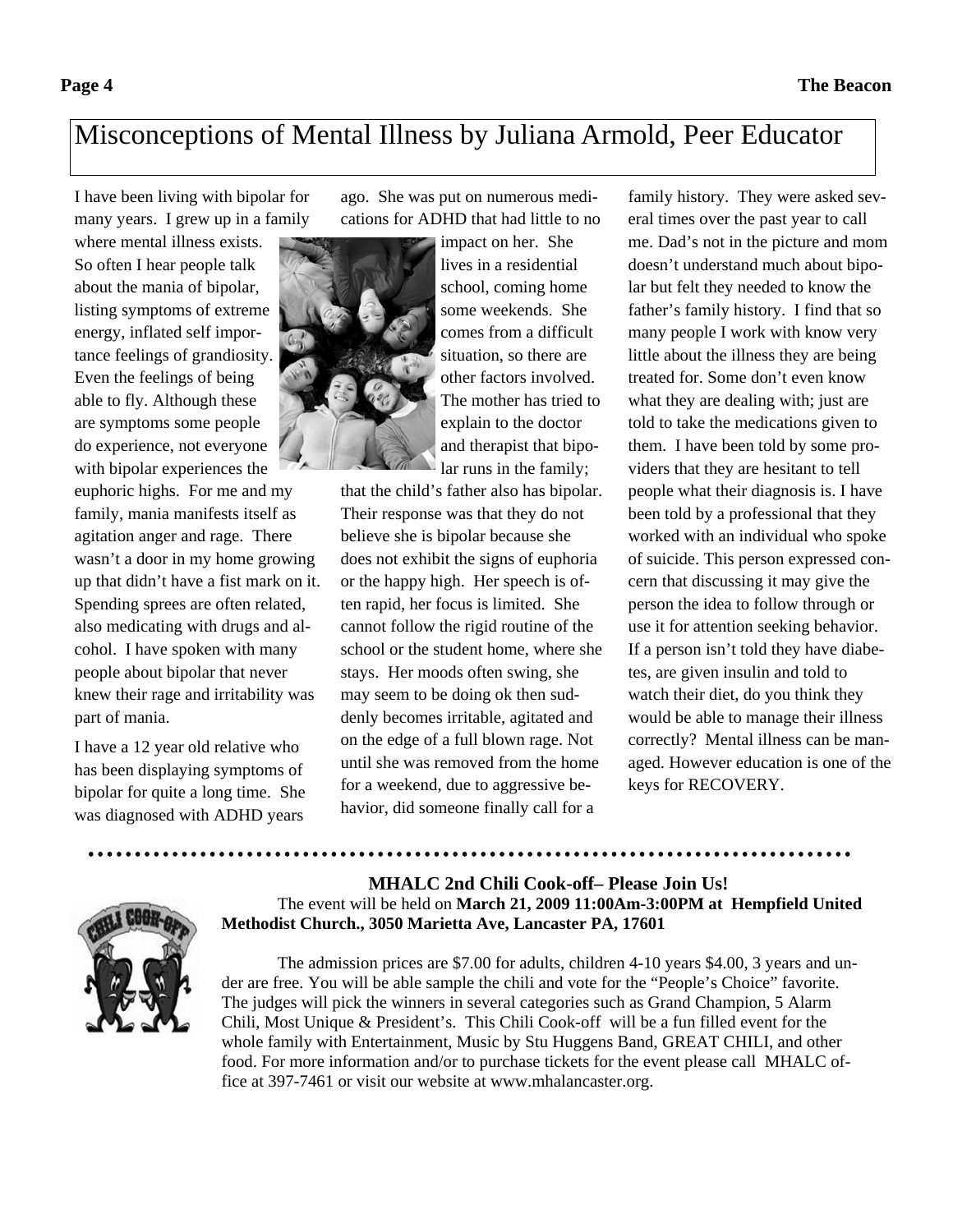

Join us as we

explore how our

mental well-being

is effected by

spirituality,

culture, domestic

violence, poverty,

relationships and

untreated mental illness.

# **Save The Date**

**Friday, May 15, 2009** 

**for** 

**Mental Health America of Lancaster County's 5th Annual Diversity Seminar entitled** 

## **Listening to our Diversity: Bridging Our Differences**

Millersville University Student Memorial Center

To receive brochures of this event in Spring 2009, please email: mhalc@supernet.com Visit our website at www.mhalancaster.org

I HOPE You Will Read This. By Sarah E. Myers, Program Director of Compeer Lancaster

 I hope we have pizza for supper. I hope it doesn't snow tomorrow. I hope there

is a letter for me in the mail.

 We frequently use hope as a verb meaning to wish or desire very much. Hope is also a noun defined as a feeling that what one desires will happen. Hope is a right. We all have the right to hope. When I was fighting cancer and the path ahead looked very uncertain, I could still hope that I would recover. Hope is also a critical factor in mental illness recovery. Sometimes others carry hope for us until we can hope again.

 At Compeer Lancaster we strive to inspire hope. There are many ways we can do this for each other. I will list just four:

- ♦ believe in the person's potential and strengths
- ♦ value the person as a unique

human being

- ♦ listen non-judgmentally to the person's experiences
- express genuine concern for the person's well-being

 What happens to someone who has given up hope when another human being believes in them, values them, listens to them and communicates genuine concern about them? They begin to hope again!

In 2008 Compeer Lancaster hoped by the end of the year to have more friends matched than were waiting for a match. Compeer began 2009 with 70 active matches and 53 persons waiting to be matched. Our hope was realized. Now we are hoping to find a volunteer friend for each person waiting. Call Kim Green at 735-0667 ext 101 to learn more about how you can become a Compeer volunteer.

### **Anger Workshop**

Please join us for a workshop which will address the causes, beliefs, results, and expression of anger. The workshop will be held on: Monday, April 6, 2009 in meeting room B-103 from 6:30 until 9:30 PM, located at Community Service Building 630 Janet Avenue, Lancaster Cost \$25.00 per person For more information or to register –Please call 397-7461